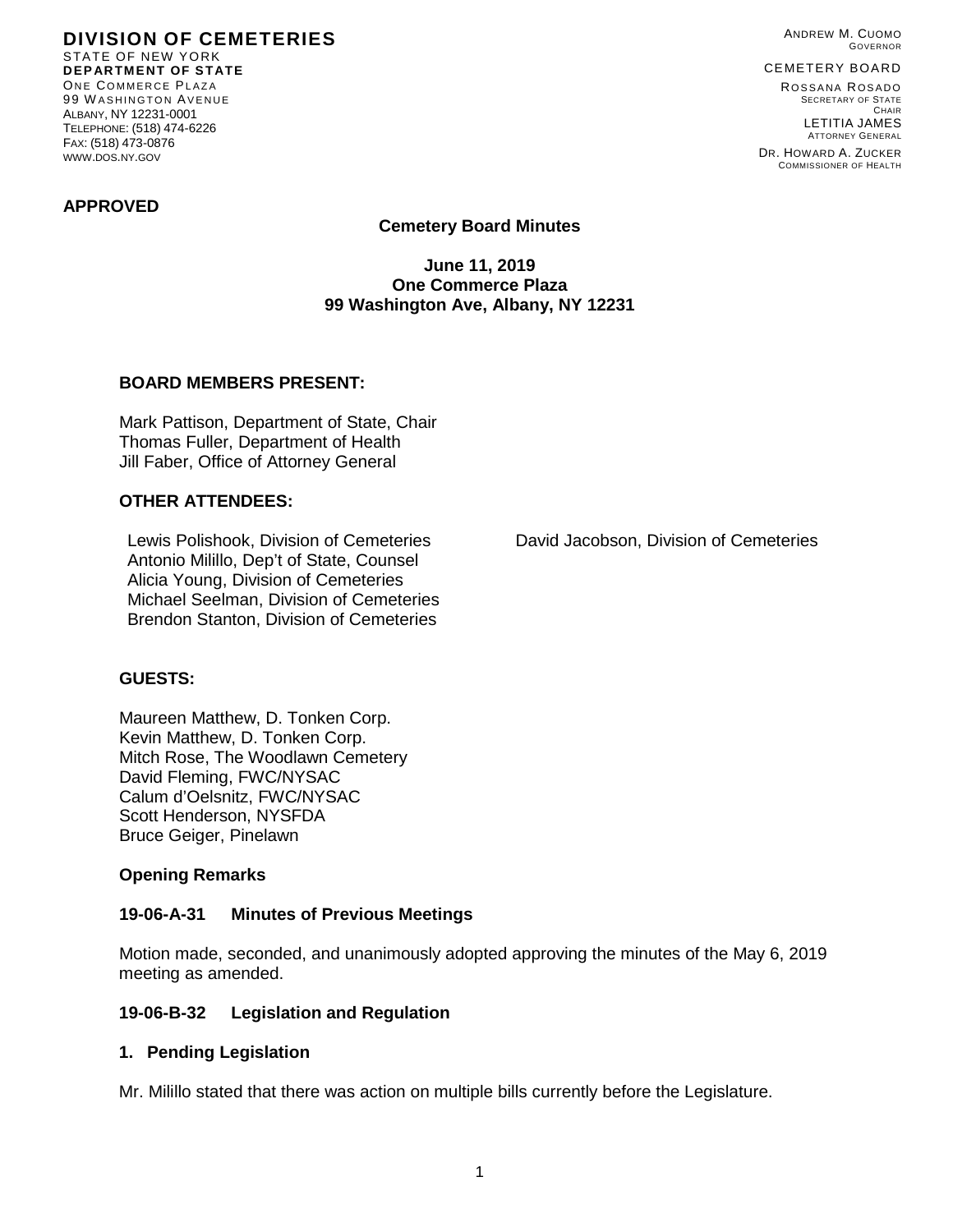- 1. A1605A/S1876A would require cemeteries to give the cemetery board and the municipality where they are located 180 days' notice that they are heading toward abandonment. It would require the Division to request appointment of a receiver prior to the abandonment if requested by a municipality and would permit a cemetery to again seek abandonment funds 25 years after the first application for maintenance of buildings. It is similar to a bill previously vetoed by the Governor, although some changes have been made. The bill has passed both Chambers.
- 2. A.7651/S.5463 would allow cemeteries to use a percentage of the total value of their permanent maintenance and perpetual care funds, replacing the existing "net appreciation" statute. The bill passed in the Senate but there has been no movement in the Assembly.
- 3. A3429/S4284 would create a cemetery disclosure form which would be posted in the cemetery corporation's office and given to every potential customer. The details of the form would be created by the State Cemetery Board and would provide a lengthy list of detailed information to consumers.
- 4. A6739/S3952 amends Not-for-Profit Corporation Law §1506 to permit a merger of two cemeteries located in Suffolk county with contiguous or adjacent land dedicated for cemetery purposes and previously operating as public cemetery corporations where their total acreage does not exceed three hundred twenty-five acres.
- 5. A7652/S5591 The current N-PCL § 1513(a)(3) makes it illegal for a cemetery to pay anyone other than a regular employee a commission, bonus, rebate, or other things of value in connection with the sale of a lot. This bill would add an exception for a contract with a third-party vendor that uses internet websites to offer cemetery goods or services to the public for a fee.
- 6. S5841 would amend Executive Law § 354-b to add funerals for first responders to the World Trade Center as eligible for a supplemental burial allowance. Such allowance is currently limited to funerals for members of the armed forces killed in combat or duty.

## **Rules and Regulations**

Counsel reported that the Division and counsel had begun initial discussions of regulations to require certain disclosures for certificates of indebtedness and land share certificates.

## **19-06-C-33 Division Report**

1. Annual Reports

Mr. Polishook reported that the Division has received approximately 1249 annual reports. Of that number, 29% have filed online. 394 are listed as overdue to file currently. The Division sent an email and postcard reminding cemeteries of the due date. The Division has received various responses, and many cemeteries are coming into compliance. Through this process, we learned that several cemeteries had been conveyed to Towns without notifying the Division. The Division, counsel, and the Board discussed the possibility of developing guidance and/ or promulgating regulations governing abandonment and explaining what happens after abandonment.

## 2. St. Matthews Cemetery-Update

The cemetery has now gone to Court. The matter is to be heard on June 13, 2019. An attorney is proposing to bring a class action lawsuit and wishes to be heard in the court procedures. The Court has stated that it is only interested in hearing if it should issue an order approving the disinterments nunc pro tunc. Mr. Polishook recommended a discussion in Executive Session.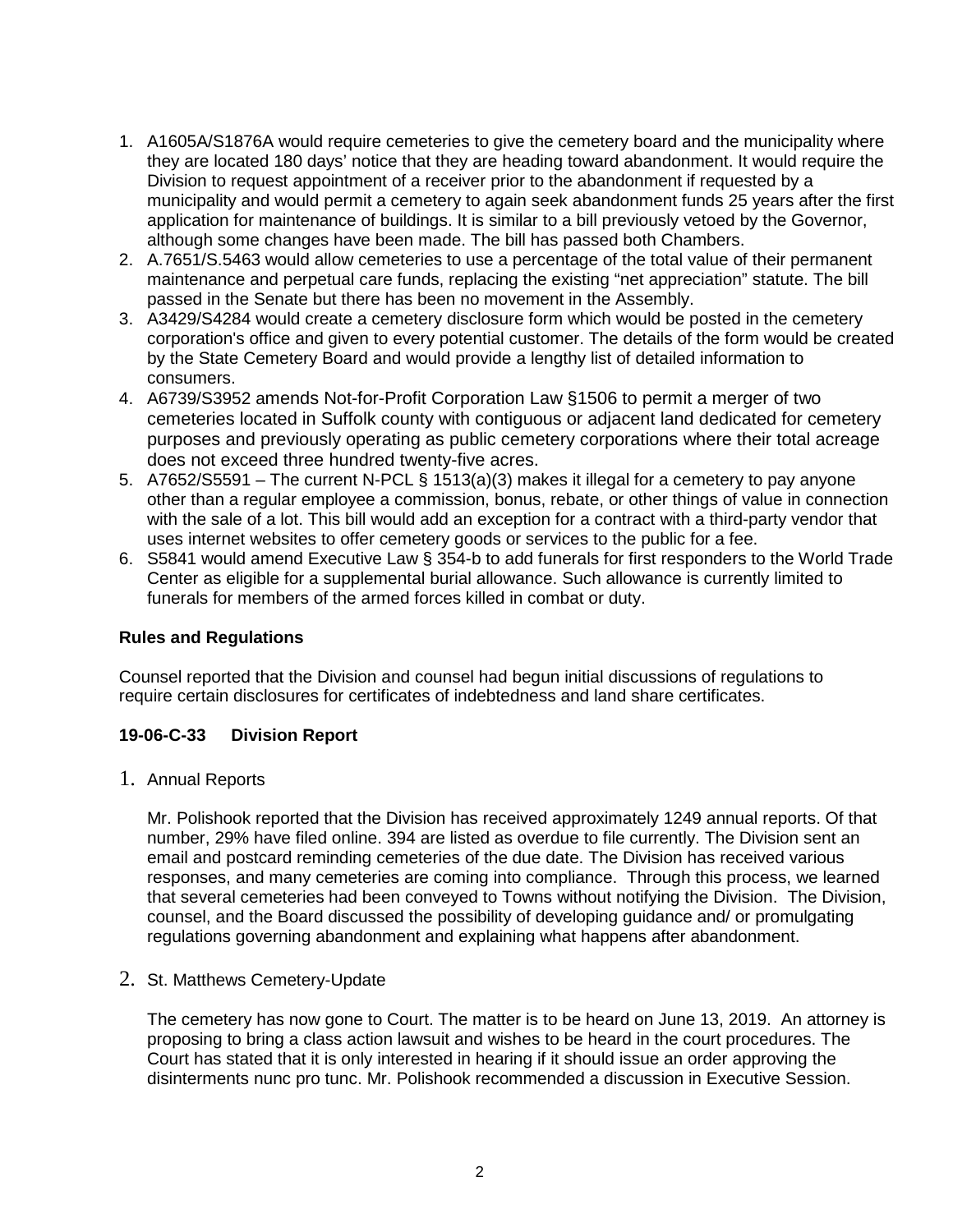## **19-06-D-34 Vandalism, Abandonment and Monument Repair or Removal Fund Report**

Mr. Polishook reported that the Division has collected \$83,553. The Board has granted \$218,465 in applications, and \$52,891.94 in applications remain pending.

The Board approved the following application for funds for restoration, subject to the availability of funds:

06-009 Indian Mound Cemetery- \$52,891.94

# **19-06-F-35 D. Tonken Corp. (15-077) – Major Renovation – New Retort**

D. Tonken seeks approval of installation of a third operational retort and also seeks to build a chapel for viewings and committal ceremonies. D. Tonken was formerly one of the grandfathered stand-alone crematories in New York State. The last "grandfathered" funeral director affiliated with the crematory passed away in 2014. The crematory has no present funeral entity affiliation. The Division recommends that the Board deny the application as the Erie/Niagara county area has an overabundance of cremation capacity and the crematory is handling only a fraction of the number of cases it previously handled with two retorts. The Division does not have a complete application on file for the chapel.

Maureen Matthew, President of D. Tonken Corp., stated that the crematory currently has three retorts and is looking to replace the oldest one, and that viewings/ committal ceremonies are a service that is not readily available elsewhere.

In response to questions posed by the Board, Ms. Matthew stated that the total proposed cost of the project includes the chapel, that purchase and installation of the retort itself would cost between \$120,000 and \$150,000, and that the crematory would want to complete the renovation without the extra retort. Ms. Matthew stated they would.

Motion was made, seconded, and unanimously adopted denying the application without prejudice to submission of an application for a third retort.

## **19-05-G-36 Chenango Valley Cemetery (04-003) and Forest Lawn (15-027)- Merger**

Chairman Pattison stated that the Board's legal analysis is not complete. The Board is fully cognizant of the circumstances, and that Chenango Valley is at risk for abandonment. Counsel is reviewing to ensure that the current proposal meets standards set by the statute. Mr. Fleming from Forest Lawn stated that both cemeteries' points have been explained, Chenango Valley has expressed deep concern on their ability to continue to operate, and that multiple cemeteries have approached Forest Lawn regarding potential mergers, of which two are in imminent danger of abandonment. Mr. Fleming stated that Forest Lawn is available to answer questions and supply further information.